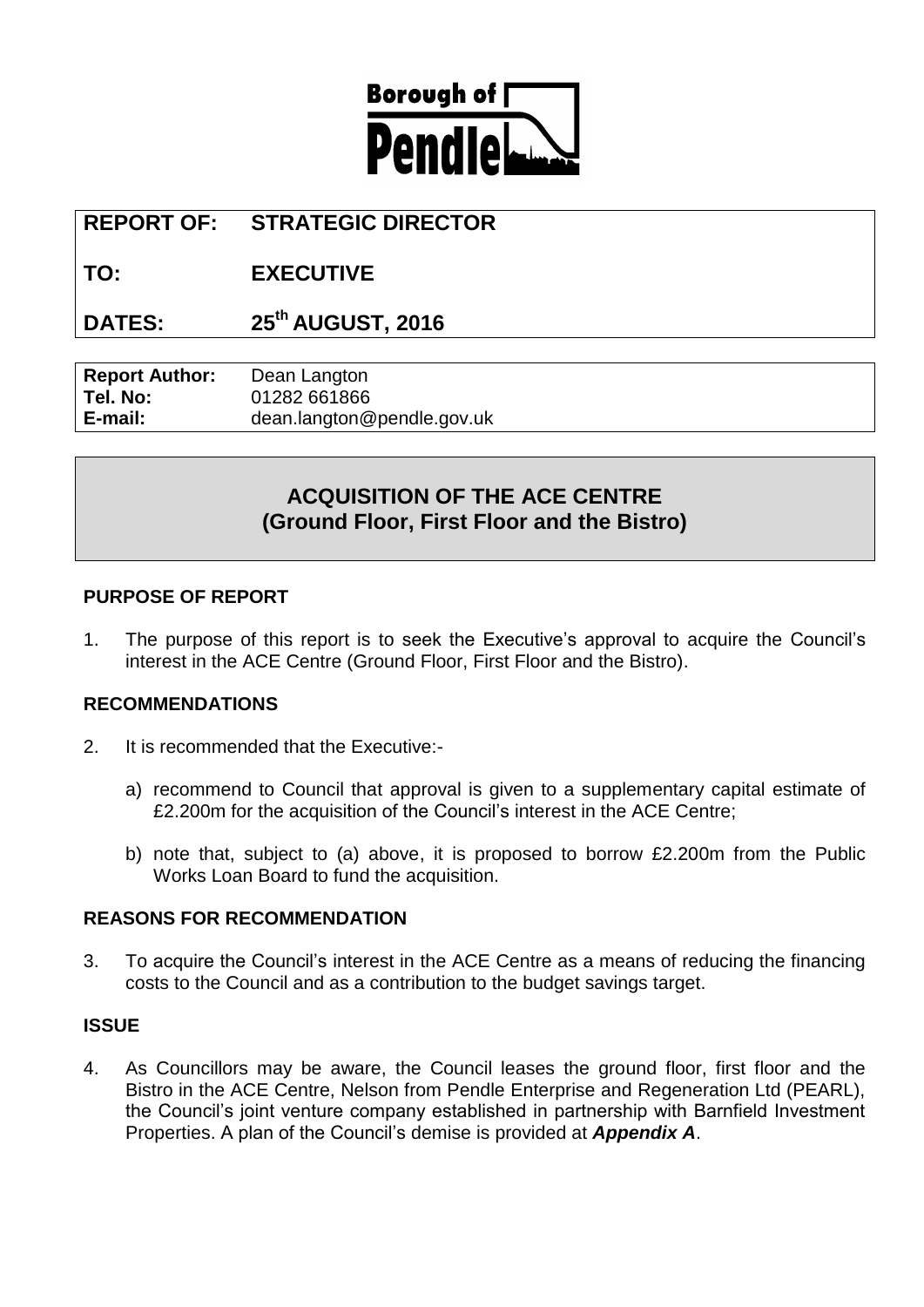- 5. There are two leases (one for the ground and first floor and one for the Bistro), each of which commenced in May 2009 and are for a 25 year period, expiring in May 2034 (which, at the time of writing, means that there are c18 years remaining on the lease). The current annual combined lease rental payable by the Council is £194,000 (an amount which is reviewed every 5 years until the expiry of the lease).
- 6. At the inception of the Council's lease with PEARL, the Council entered into a 25 year sub-lease at a peppercorn rent with the Pendle Leisure Trust (PLT) which currently operates the facilities (200-seat auditorium, Recording Studio, Dance Room, Functions Rooms) as part of its leisure, arts and culture offer. A separate lease on the same terms (25 yrs, at a peppercorn) between the Council and PLT is also in place for the ACE Centre Bistro. Given these sub-lets, the Council has no financial obligations from operating the ACE Centre other than the lease rentals as all other costs of operation are met by PLT.
- 7. As part of the work being undertaken to review the Council's budget in light of the significant savings requirement for the period to 2020, consideration has been given to the cost of the ACE Centre leases compared to the cost of borrowing funds necessary to acquire the Council's interest in the Centre, ie changing the Council's interest from lessee to owner.
- 8. Discussions have taken place with PEARL about the cost of acquiring the Council's interest (as set out in the plan at *Appendix A*) and a price of £2.200m has been agreed, subject to the Executive's consideration of this matter and, ultimately, Council approval to the capital expenditure. Members should note that two independent valuations of the Council's interest have been obtained – from both Liberata and the District Valuation Service – which indicate that the agreed value is reasonable and represents good value for money.
- 9. The cost of borrowing by the Council comprises both interest and principal repayments (technically referred to as Minimum Revenue Provision (MRP)). On the basis of the prevailing interest rates, it is estimated that the cost of borrowing £2.3m (comprising the agreed purchased price plus £100k for Stamp Duty Land Tax) will be c£48k pa. Principal repayments are estimated to be £46k pa (although borrowing would be delayed until 31 $^{\rm st}$ March 2017 as there is no requirement to provide for principal repayment in the first year after borrowing). Table 1 below compares the estimated cost of borrowing to the current lease rentals:-

|                                     | Year 1    | Ongoing |  |
|-------------------------------------|-----------|---------|--|
|                                     | (2017/18) |         |  |
|                                     |           |         |  |
| Interest *1                         | 48,300    | 48,300  |  |
| <b>MRP</b>                          |           | 46,000  |  |
| <b>Total Estimated Debt Charges</b> | 48,300    | 94,300  |  |
|                                     |           |         |  |
| <b>Current Rent</b>                 | 194,000   | 194,000 |  |
| <b>Estimated Savings</b>            | 145,700   | 99,700  |  |

# **Table 1: Estimated Savings from Acquisition of ACE Centre**

 $*1$  – assumes loan of £2.250m obtained from PWLB at interest rate of 2.1%

\*2 – assumes loan amortised at 2%pa

 $*3$  – assumes transaction takes place on 31<sup>st</sup> March 2017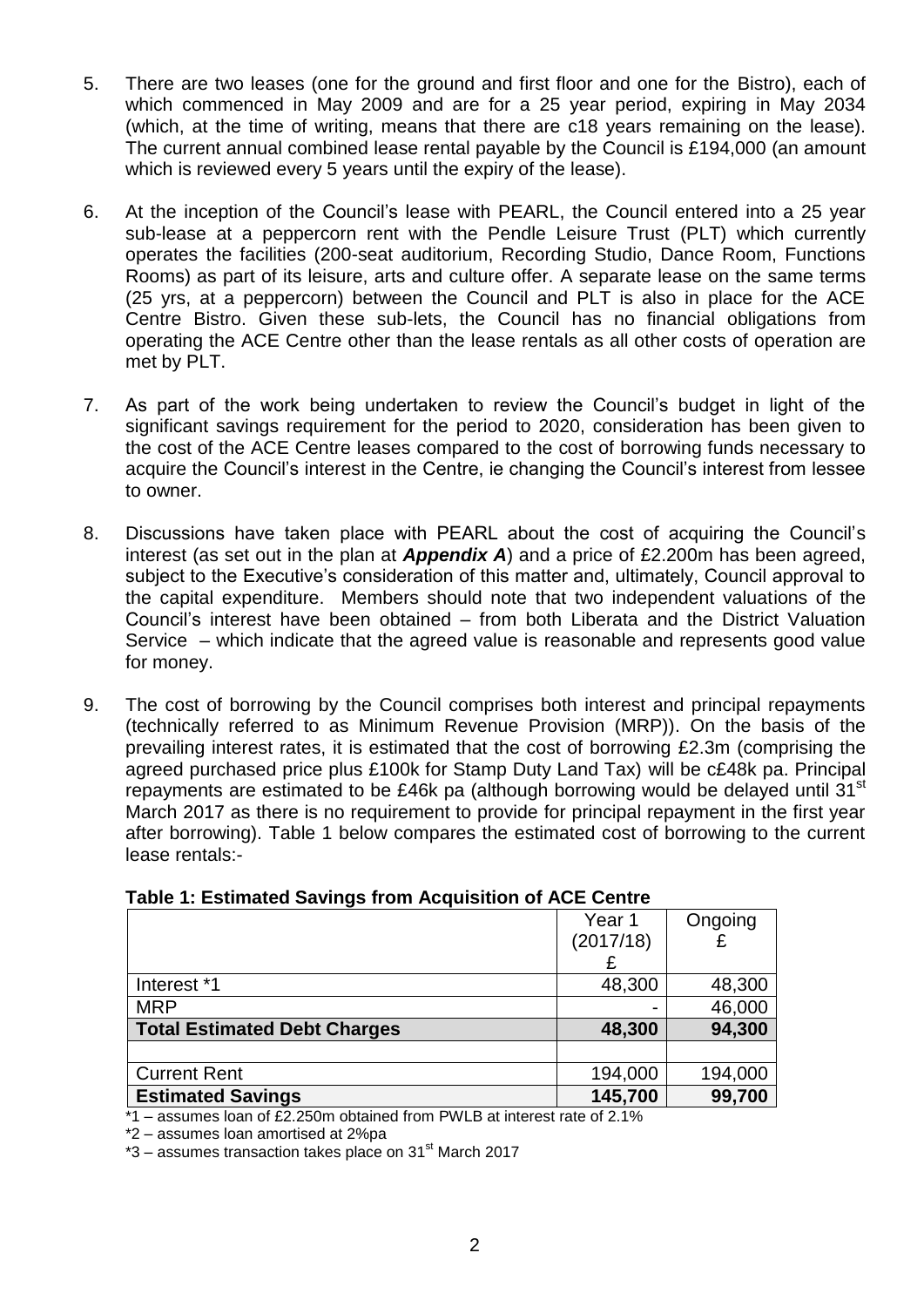- 10. As the table indicates, by acquiring the Council's interest in the ACE Centre, a saving of £146k will be achieved in 2017/18 and £100k for each year thereafter.
- 11. Other than taking ownership of the Council's interest in the Centre, there will be no changes to how the Centre is operated by PLT as a consequence of the proposal in this report. PLT will, however, continue to review how the ACE Centre is operated as part of the work they are undertaking in conjunction with the Council to reduce the overall level of subsidy payable by the Council.
- 12. Similarly, the Council's acquisition of its interest in the ACE Centre will not affect any other part of the ACE Centre which will remain in the ownership of PEARL.

# **IMPLICATIONS**

# **Policy**

13. There are no policy implications arising directly from the contents of this report.

#### **Financial**

- 14. The financial implications are as given in the report. The estimated savings proposed will be a contribution to the requirements to achieve savings of c£4.8m over the period to 2020.
- 15. Should the Executive agree to the proposal as set out in this report, it is not envisaged at this stage the Council will need to amend its borrowing limits as set out in the Treasury Management Strategy. However, that is a matter which is kept under review and any need to change borrowing limits will be reported to Members as part of the regular review of treasury management activities.

#### **Legal**

16. Subject to the Executive's agreement, the Council will acquire its interest in the ACE Centre by way of normal conveyance.

#### **Risk Management**

17. There are no risk management implications arising directly from the contents of this report.

# **Health and Safety:**

18. There are no Health and Safety implications arising from this report.

# **Climate Change:**

19. As with health and safety implications, there are no climate change implications arising directly from this report.

# **Community Safety:**

20. There are no community safety issues arising directly from the contents of this report.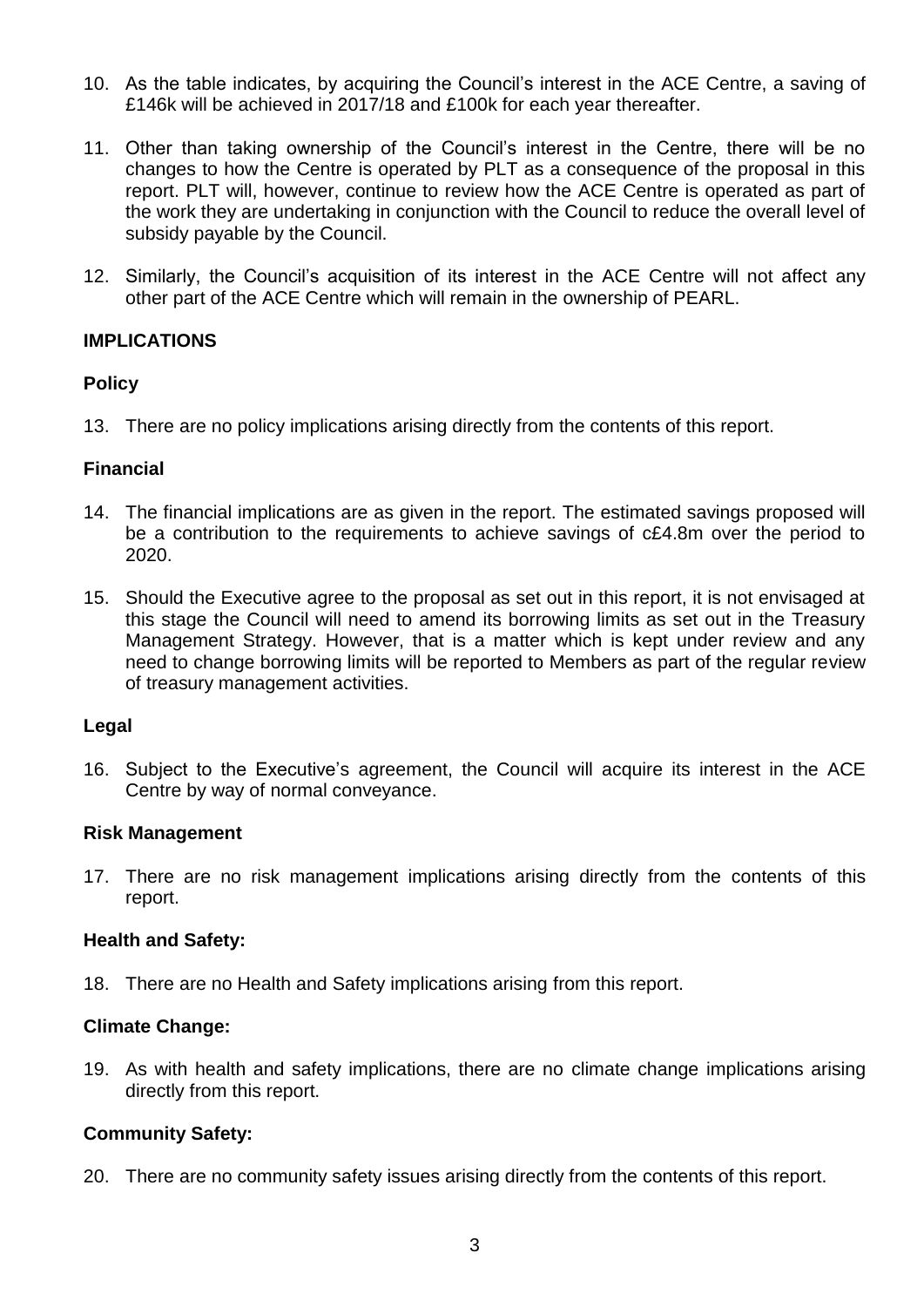# **Equality and Diversity:**

21. There are no equality and diversity implications arising directly from the contents of this report.

# **APPENDICES**

Appendix A – ACE Centre, Nelson – The Council's Demise comprising the Ground Floor, First Floor and the Bistro

# **LIST OF BACKGROUND PAPERS**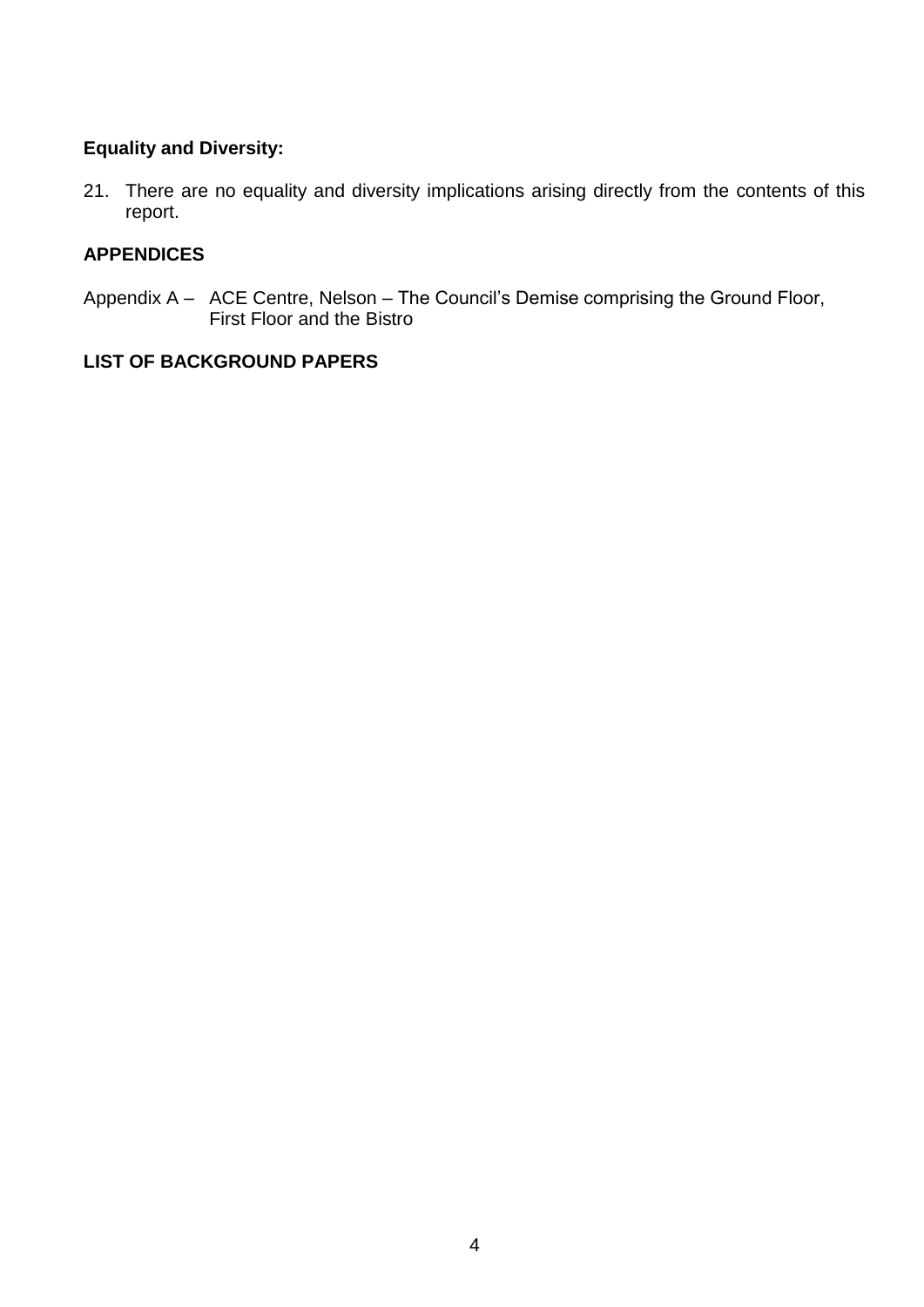# **Appendix A**

# **ACE Centre, Nelson - The Council's Demise**

# **Ground Floor**



# **First Floor**